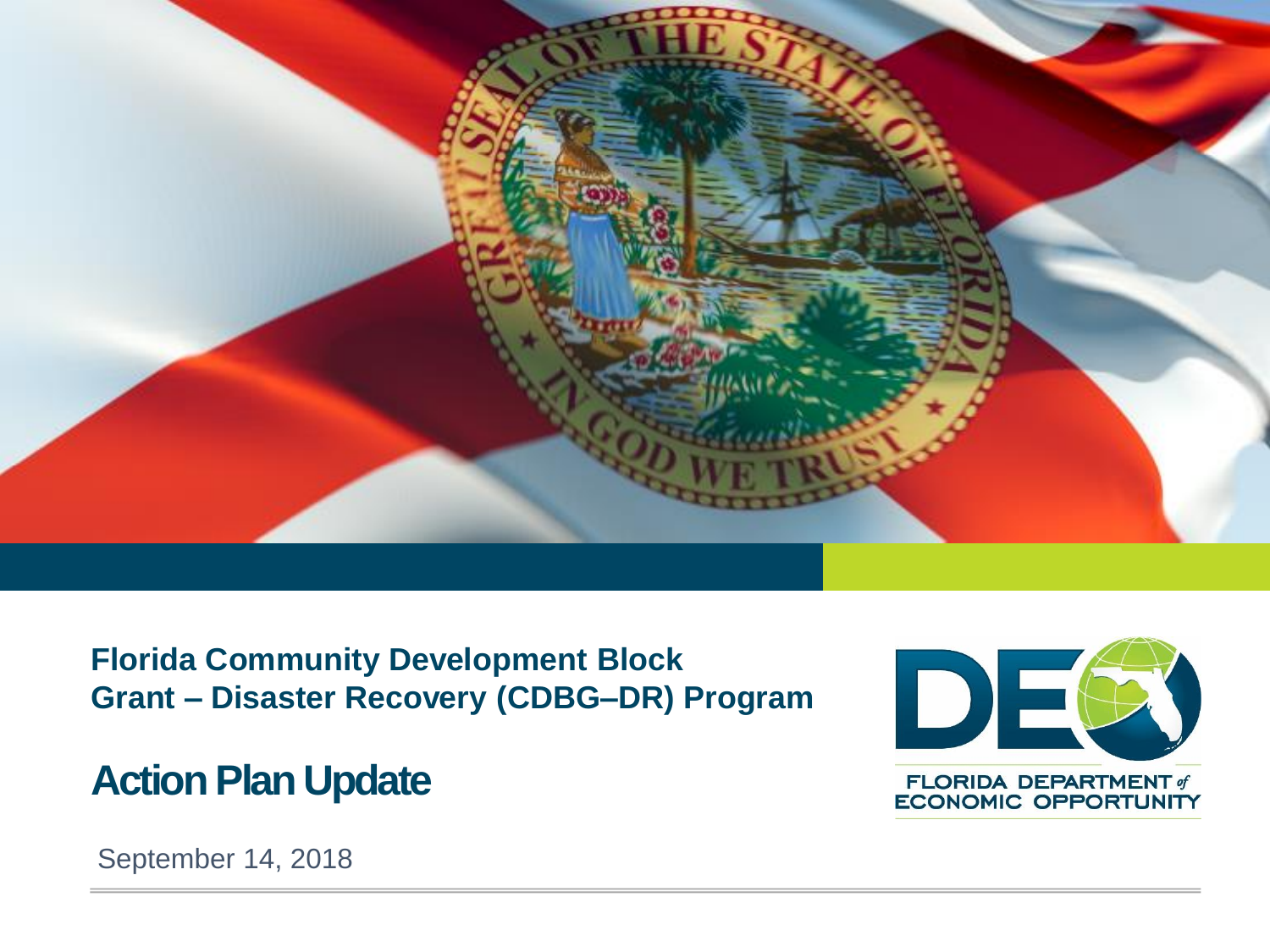# **Action Plan Timeline of Events**

| <b>Date</b>       | <b>Action</b>                                                                                                                                                                                |  |
|-------------------|----------------------------------------------------------------------------------------------------------------------------------------------------------------------------------------------|--|
| September 2017    | Hurricane Irma made landfall in Florida; Congress appropriated \$7.4 billion to support<br>disaster recovery nationwide through the CDBG-DR program.                                         |  |
| November 2017     | HUD announced Florida will receive approximately \$616 million to support long-term<br>recovery for Hurricane Irma.                                                                          |  |
| December 2017     | DEO began data assessments of unmet needs.                                                                                                                                                   |  |
| February 2018     | HUD released guidance that must be followed by state and local governments to<br>access the funding. HUD described which counties would receive the majority (80<br>percent) of the funding. |  |
|                   | Congress appropriated an additional \$791 million to Florida. \$157 million will address<br>remaining unmet needs. \$634 million will address mitigation.                                    |  |
| <b>March 2018</b> | Through meetings and webinars, DEO worked with communities to finalize the<br>assessment of unmet needs. DEO determined how to best design programs to address<br>those needs.               |  |
| <b>April 2018</b> | DEO posted a draft of the action plan on its website for 14-day public comment period.                                                                                                       |  |
| <b>May 2018</b>   | DEO submitted a plan to HUD for approval by May 15. HUD had 45 days to approve or<br>provide feedback.                                                                                       |  |
| <b>June 2018</b>  | HUD approved the state's action plan.                                                                                                                                                        |  |
| <b>July 2018</b>  | DEO executed a grant agreement from HUD.                                                                                                                                                     |  |
| <b>Fall 2018</b>  | DEO will work with eligible entities to implement programs in the action plan.                                                                                                               |  |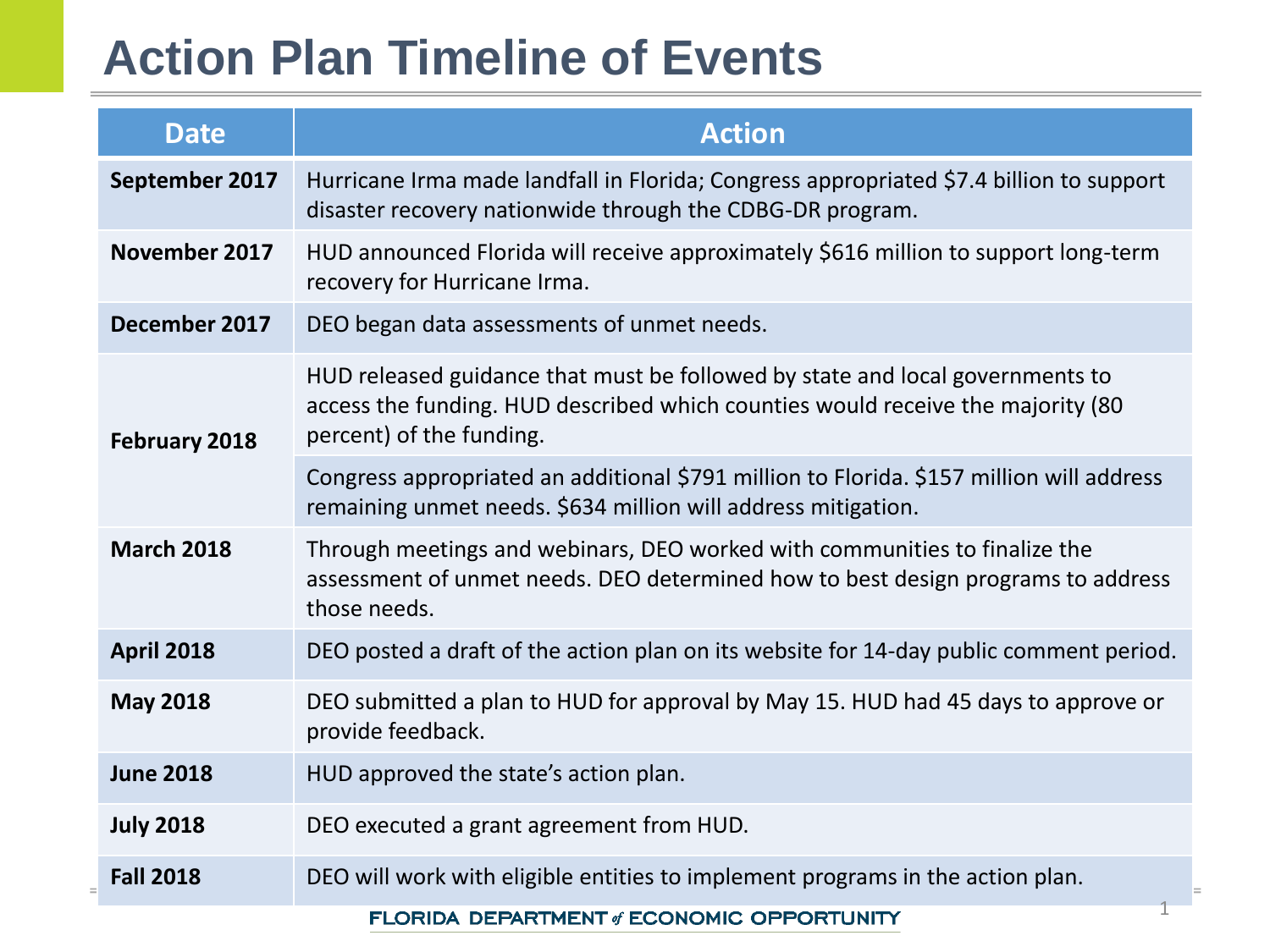# **\$157 Million**

- In spring 2018, HUD announced the state of Florida will receive an additional \$157,676,000 in funding.
- The Florida Department of Economic Opportunity (DEO) continues to:
	- o Analyze data to project unmet needs in Florida and evaluate programs that could be created or expanded.
	- o Work closely with partners to provide support in recovery efforts.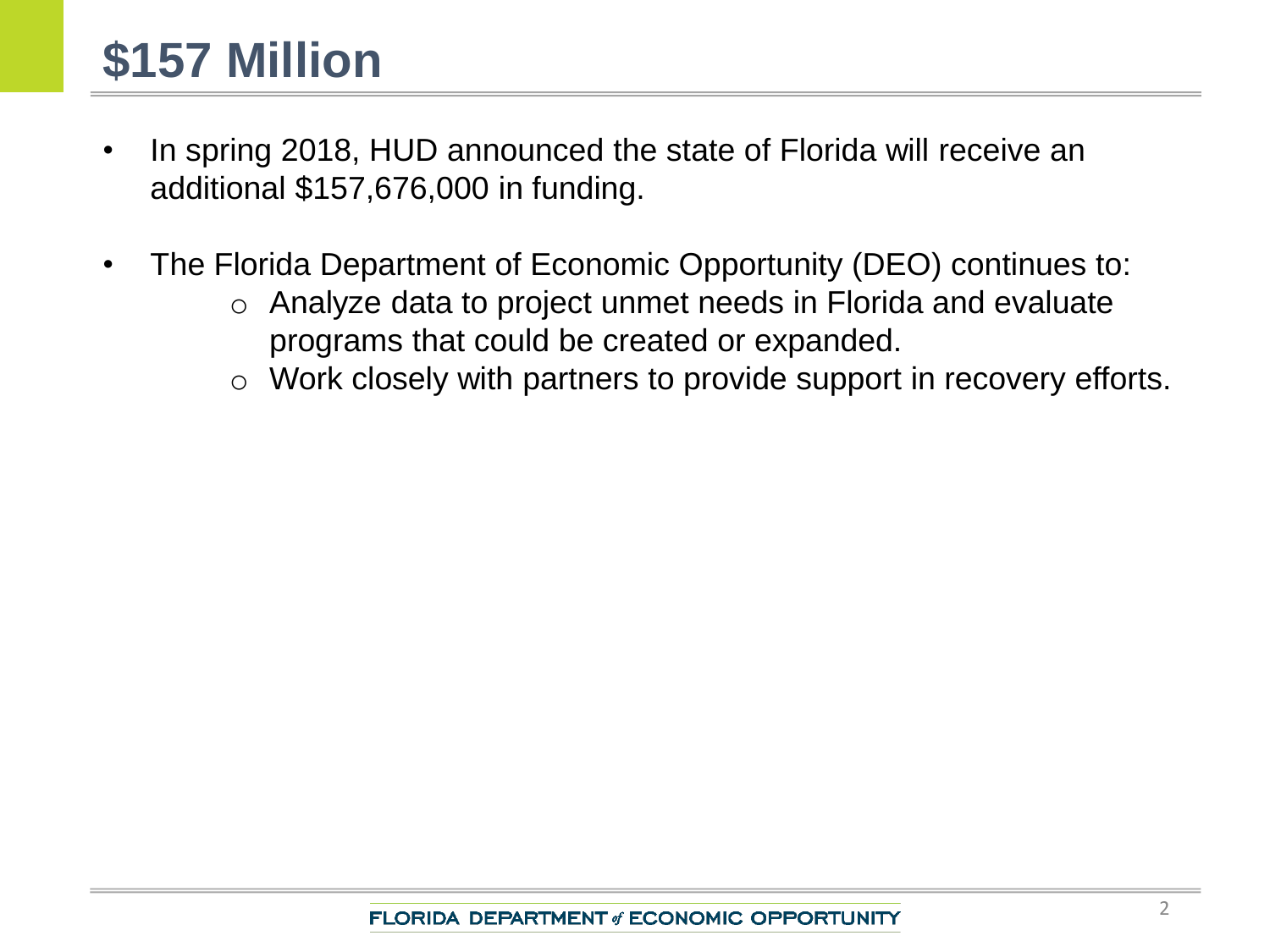# **Current Summary Impact and Unmet Needs**



| <b>Summary of Impacts/Support</b>   | <b>Housing</b>  | <b>Infrastructure</b> | <b>Economy</b>  | <b>Total</b>     |
|-------------------------------------|-----------------|-----------------------|-----------------|------------------|
| <b>Amount of Estimated Impact</b>   | \$8,547,356,706 | \$4,274,430,191       | \$4,531,186,545 | \$17,352,973,442 |
| <b>Amount of Funds Available</b>    | \$1,706,211,312 | \$3,886,914,370       | \$814,906,921   | \$6,408,032,603  |
| <b>Unmet Needs</b>                  | \$6,841,145,394 | \$387,515,822         | \$3,716,279,624 | \$10,944,940,840 |
| <b>Percent of Total Unmet Needs</b> | 62.51%          | 3.54%                 | 33.95%          | 100.00%          |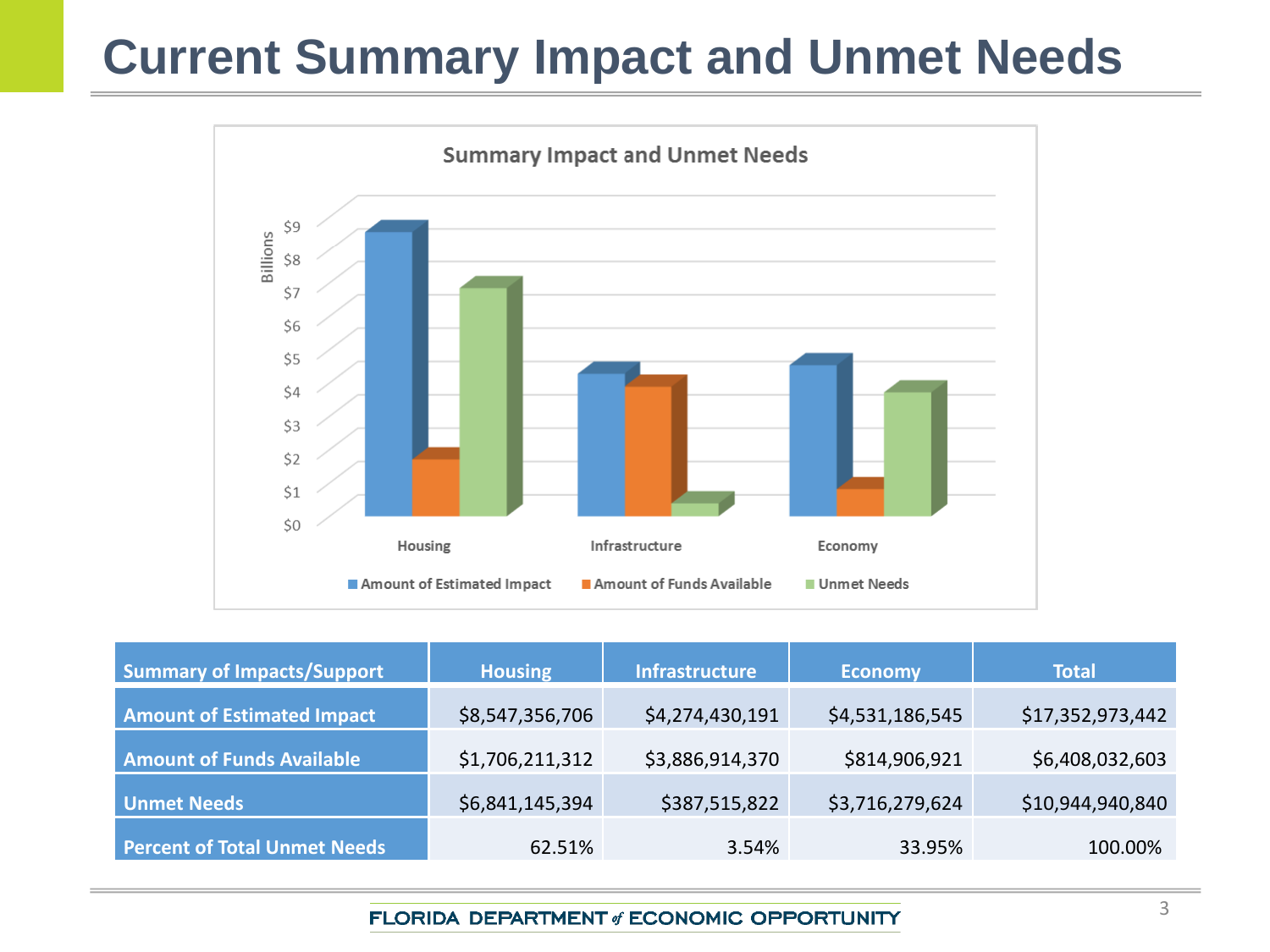# **Key Guidelines for CDBG-DR**

- Flexible funding to address community needs remaining after other state and federal assistance has been exhausted.
- The state (DEO) is the primary grantee and prepared an action plan for HUD. DEO will prepare a substantial amendment to the current plan in order to address the additional funding.
- Both non-entitlement and entitlement communities will be eligible to participate in state programs included in the action plan.
- Funds must primarily consider and address housing unmet needs.
- Funds can also be used to address unmet economic revitalization and infrastructure needs that are unrelated to unmet housing needs. The state must demonstrate in its needs assessment there is no remaining unmet housing need or the remaining unmet housing need will be addressed by other sources of funding.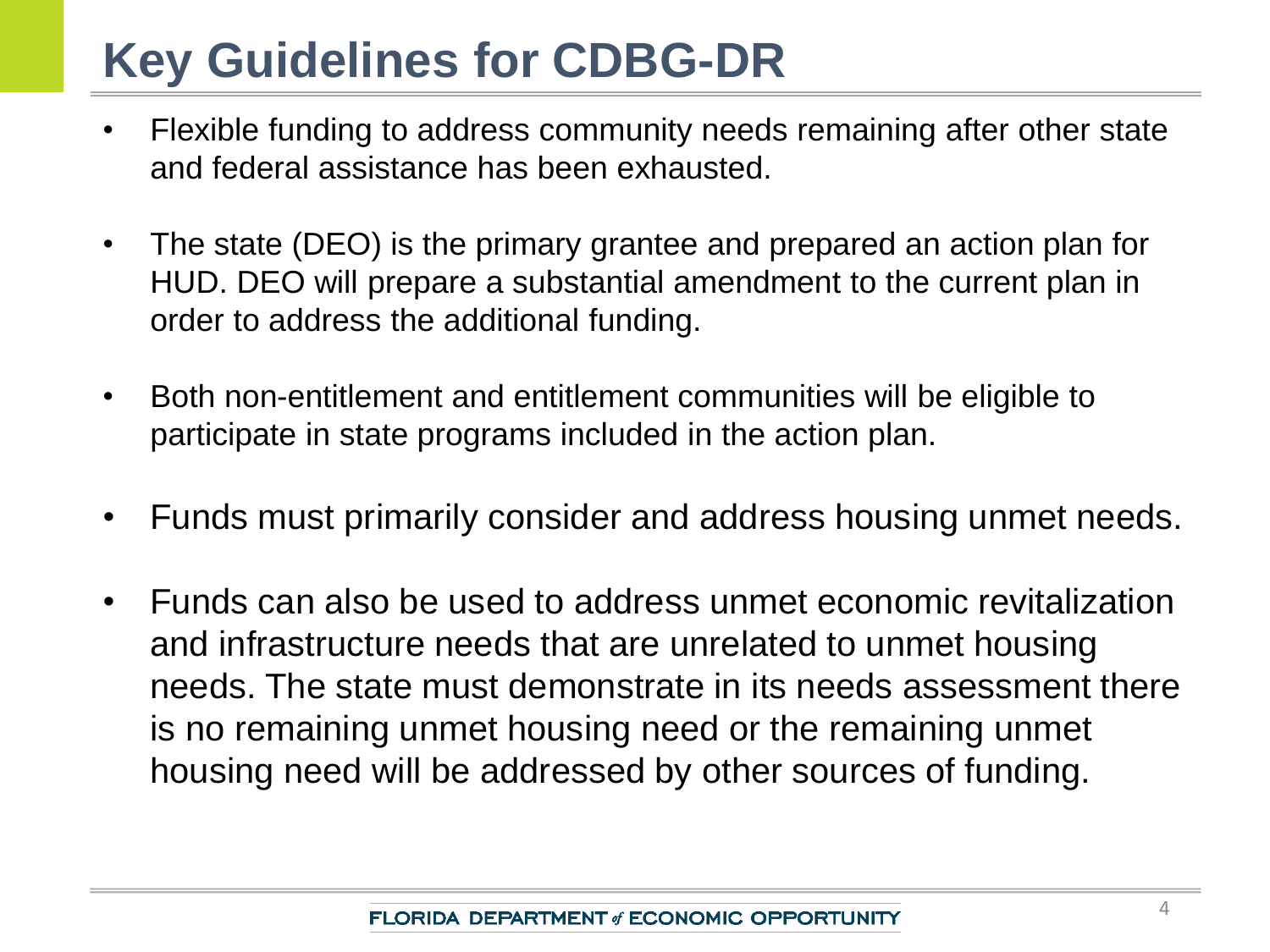# **Key Guidelines for CDBG-DR**

- Funding may be used to match other federal programs, if the project meets the eligibility requirements for CDBG-DR. This can include:
	- o FEMA Hazard Mitigation Grant Program
	- o Public Assistance Program
	- o U.S. Army Corps of Engineers project up to \$250,000.
- All funded activities must meet one of HUD's three National Objectives:
	- o Benefit persons of low- and moderate-income (LMI)
	- $\circ$  Aid in the prevention or elimination of slums or blight
	- o Meet other urgent community development needs because of serious or immediate threat
- 70 percent of all funding must benefit LMI persons.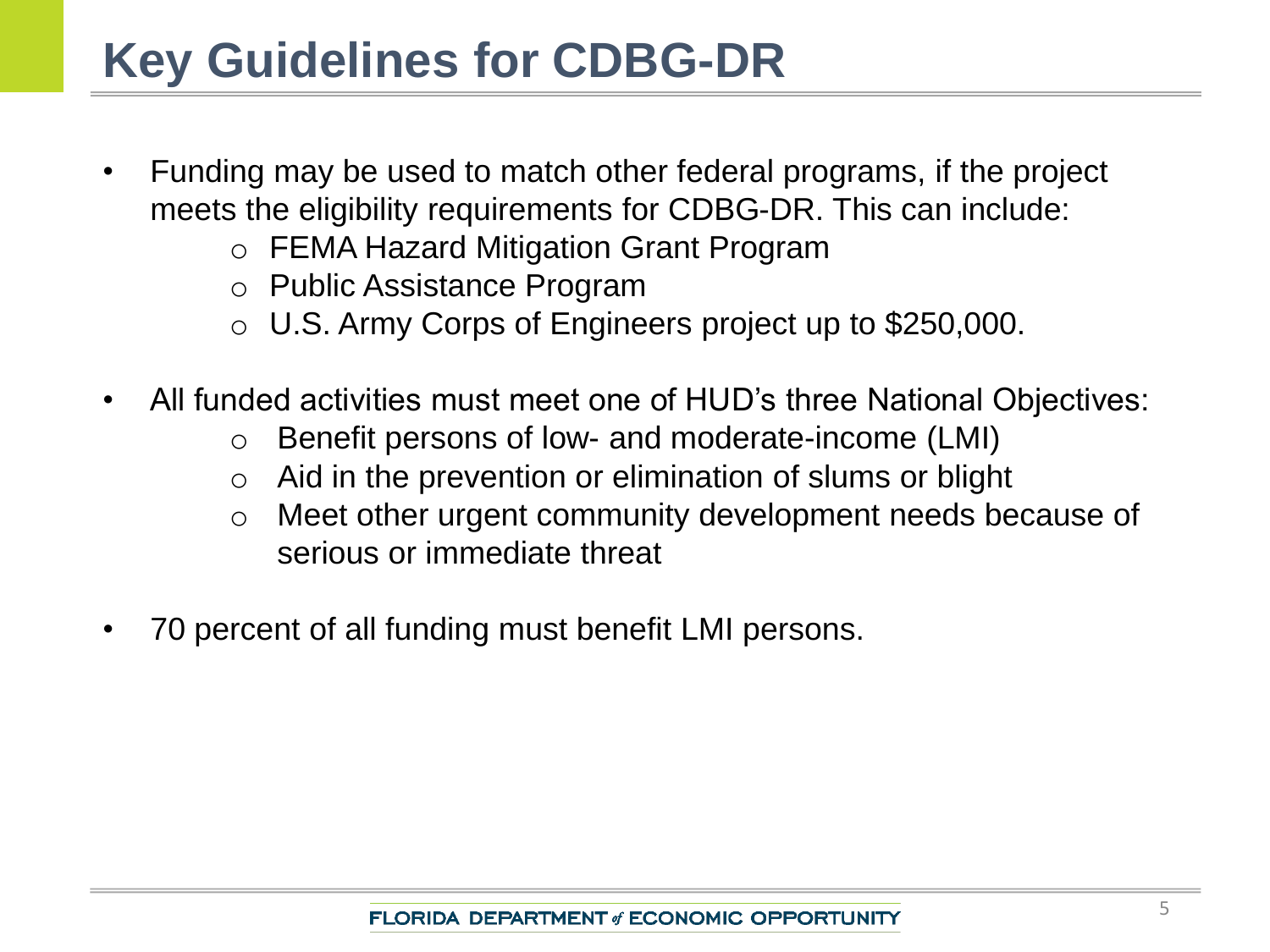- New federal register was released August 2018.
- List of the significant changes:
	- Five new counties and eight new ZIP codes were added.
	- Affordability period requirements to:
		- o Rehabilitation or reconstruction of multi-family rental projects with eight or more units will require a minimum affordability of 15 years.
		- o New construction multi-family rental projects with five or more units will require a minimum affordability of 20 years.
	- Public comment period has been extended to 30-days.
	- DEO must consult with impacted citizens, stakeholders, local governments and public housing authorities to determine updates to its needs assessment.
	- The state may include disaster related preparedness and mitigation measures.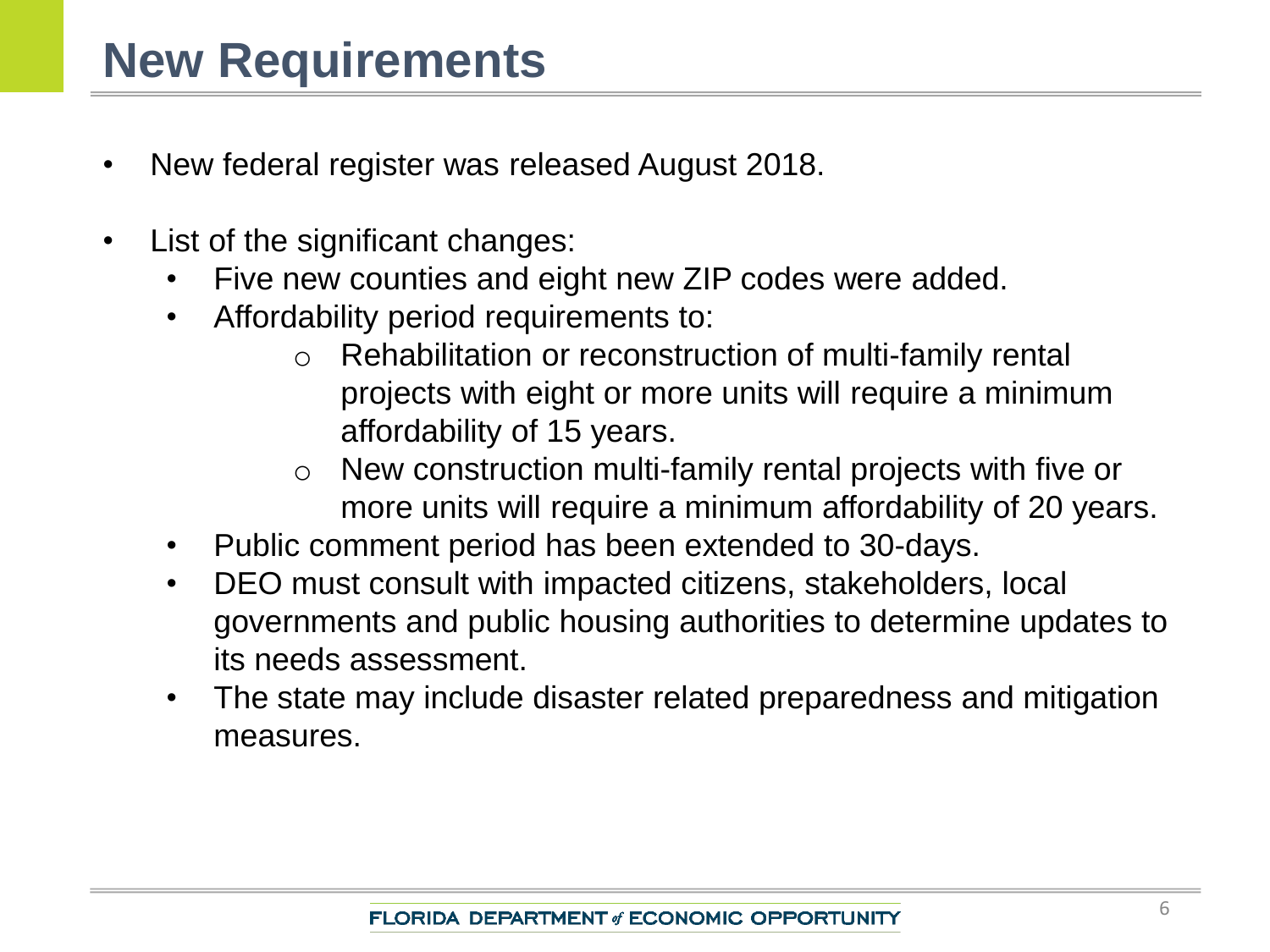# **New Funding Breakdown**

August 2018, HUD released the following breakdown, based on its assessment of unmet needs in Florida. This guidance must be followed by state and local governments to access funding and describe which counties will receive the majority of funding. The list below includes the new communities.

| <b>Funding Amount</b><br>\$618,878,400*<br>(80 percent) | <b>Eligibility</b><br>Minimum that must be spent in HUD-identified "most impacted and distressed" areas:                                                                                                                                                                                                                                                                                                                                                                                                                                                                                                                                                                                                                                    |  |  |  |
|---------------------------------------------------------|---------------------------------------------------------------------------------------------------------------------------------------------------------------------------------------------------------------------------------------------------------------------------------------------------------------------------------------------------------------------------------------------------------------------------------------------------------------------------------------------------------------------------------------------------------------------------------------------------------------------------------------------------------------------------------------------------------------------------------------------|--|--|--|
|                                                         | <b>Brevard County</b><br><b>Palm Beach County</b><br>34266 (Desoto County)<br>٠<br>٠<br>٠<br><b>Broward County</b><br>32145,32084 (St. Johns County)<br><b>Polk County</b><br>٠<br>٠<br>٠<br>32771 (Seminole County)<br><b>Clay County</b><br><b>St. Lucie County</b><br>٠<br>٠<br>п<br><b>Collier County</b><br>33935, 33440 (Hendry County)<br>Orange County<br>٠<br>٠<br>٠<br>33523 (Pasco County)<br><b>Duval County</b><br><b>Osceola County</b><br>٠<br>٠<br>٠<br><b>Hillsborough County</b><br>33825, 33870 (Highlands County)<br><b>Volusia County</b><br>٠<br>ш<br>٠<br>32091 (Bradford County)<br>Lee County<br>٠<br>٠<br>32136 (Flagler County)<br>Miami-Dade County<br>$\blacksquare$<br><b>Monroe County</b><br>$\blacksquare$ |  |  |  |
| \$154,719,600*<br>(20 percent)                          | Can be spent on state-identified "most impacted and distressed" areas that received a presidential<br>disaster for Hurricane Irma. These areas will be identified in the state's action plan.                                                                                                                                                                                                                                                                                                                                                                                                                                                                                                                                               |  |  |  |
| \$773,598,000                                           | <b>TOTAL ALLOCATION</b>                                                                                                                                                                                                                                                                                                                                                                                                                                                                                                                                                                                                                                                                                                                     |  |  |  |

\*This is a high-level breakdown of the funding that does not separate administrative costs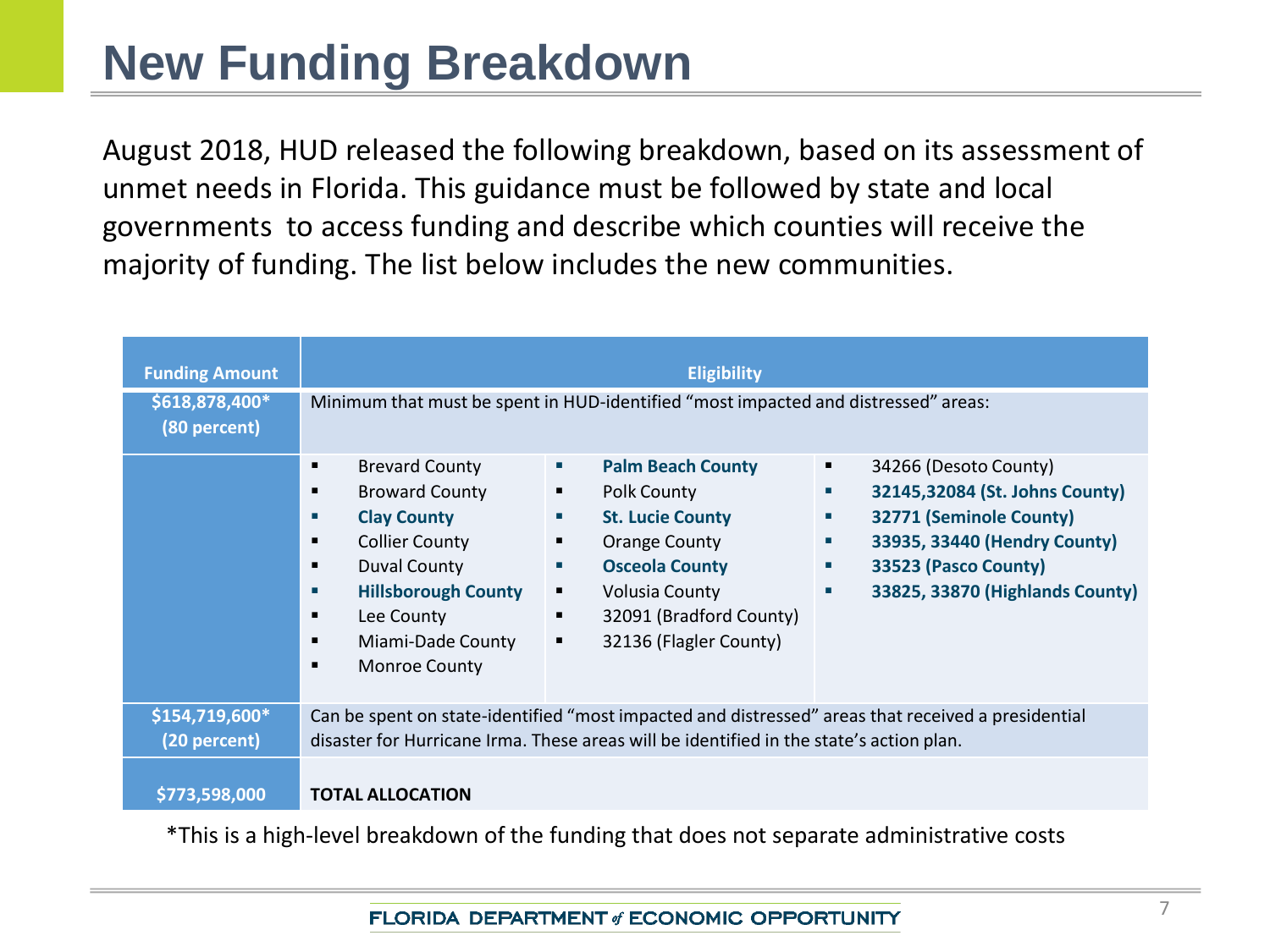# **Action Plan: Program Design**

- The action plan includes programs that specify how money will be allocated and how communities can access programs.
- Programs were designed to meet unmet needs identified by the communities all over the state.
- Programs include:
	- Housing Programs
	- Economic Revitalization Programs
	- Public Assistance Programs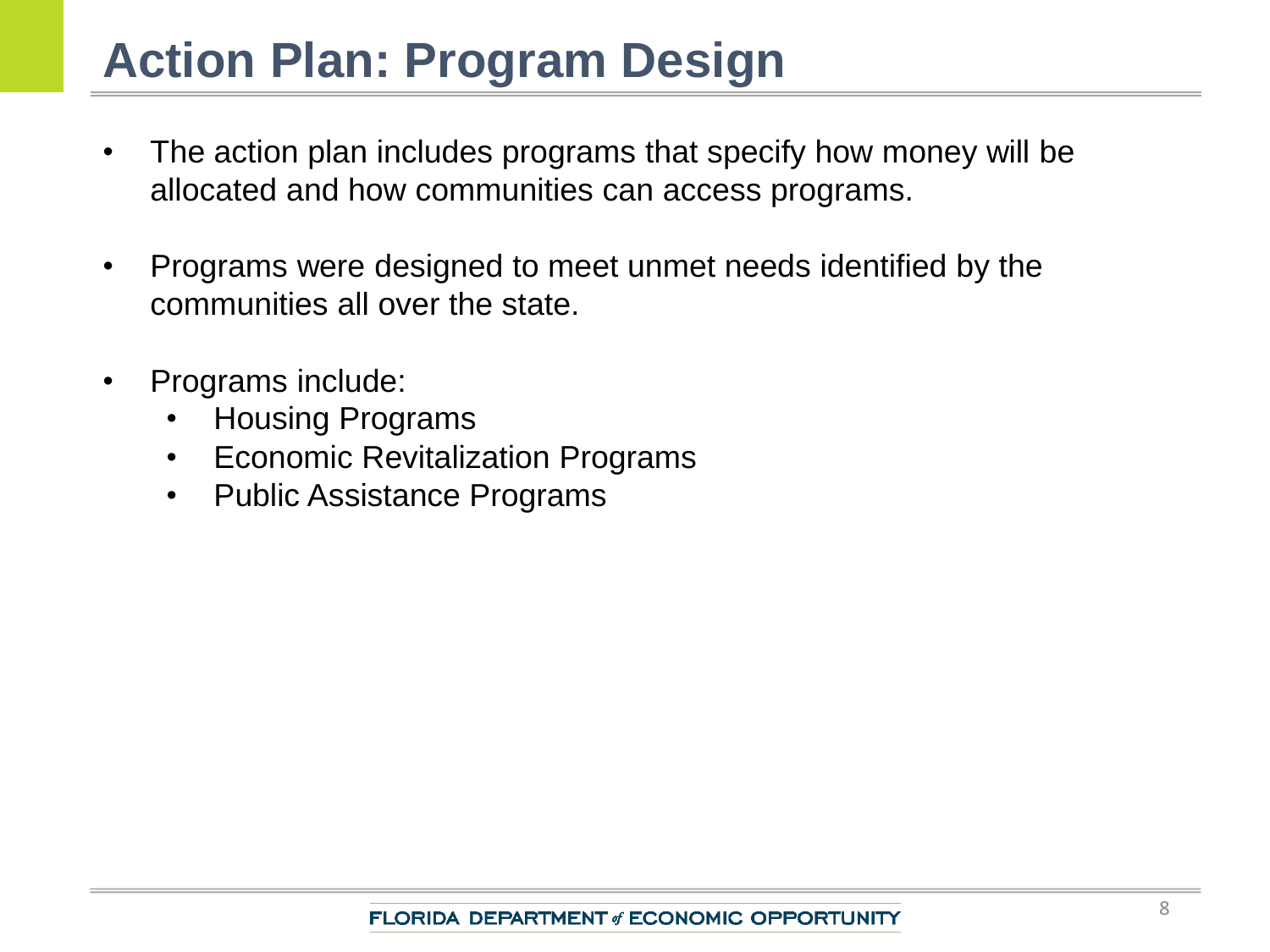# **Action Plan: Housing Program Details**

| Housing   |
|-----------|
| Programs: |

- Housing Repair and Replacement Program
- Workforce Affordable Rental New Construction Program
- Land Acquisition for Workforce Affordable Rental Program
- Voluntary Home Buyout Program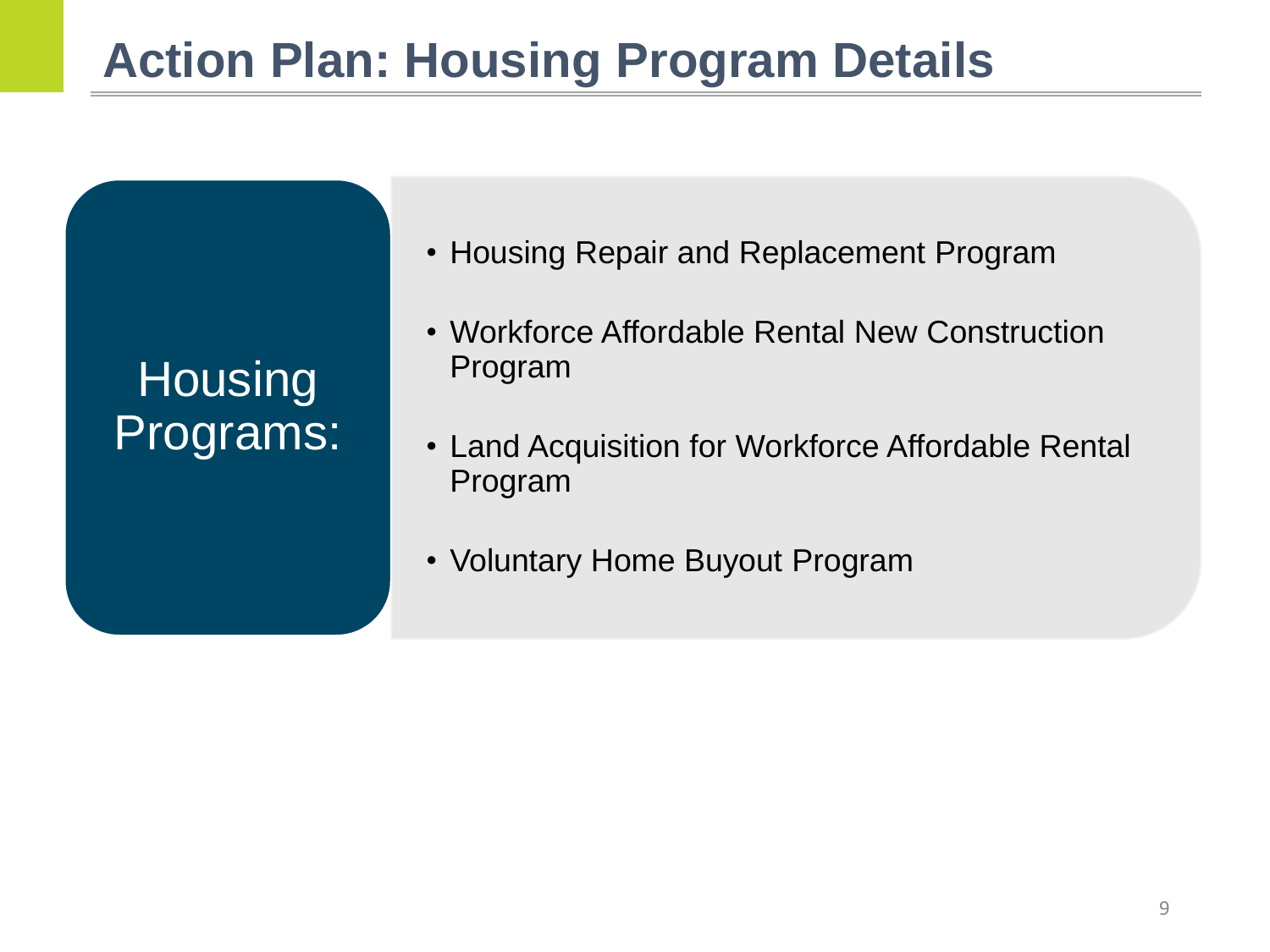# **Housing Repair and Replacement Program**

- Repairs, reconstruction or replacement of housing units and manufactured homes damaged by Hurricane Irma. This may include making the home code compliant and mitigation against future storm impacts, including elevation.
- Temporary housing assistance based on individual household needs and their participation in the Housing Repair Program.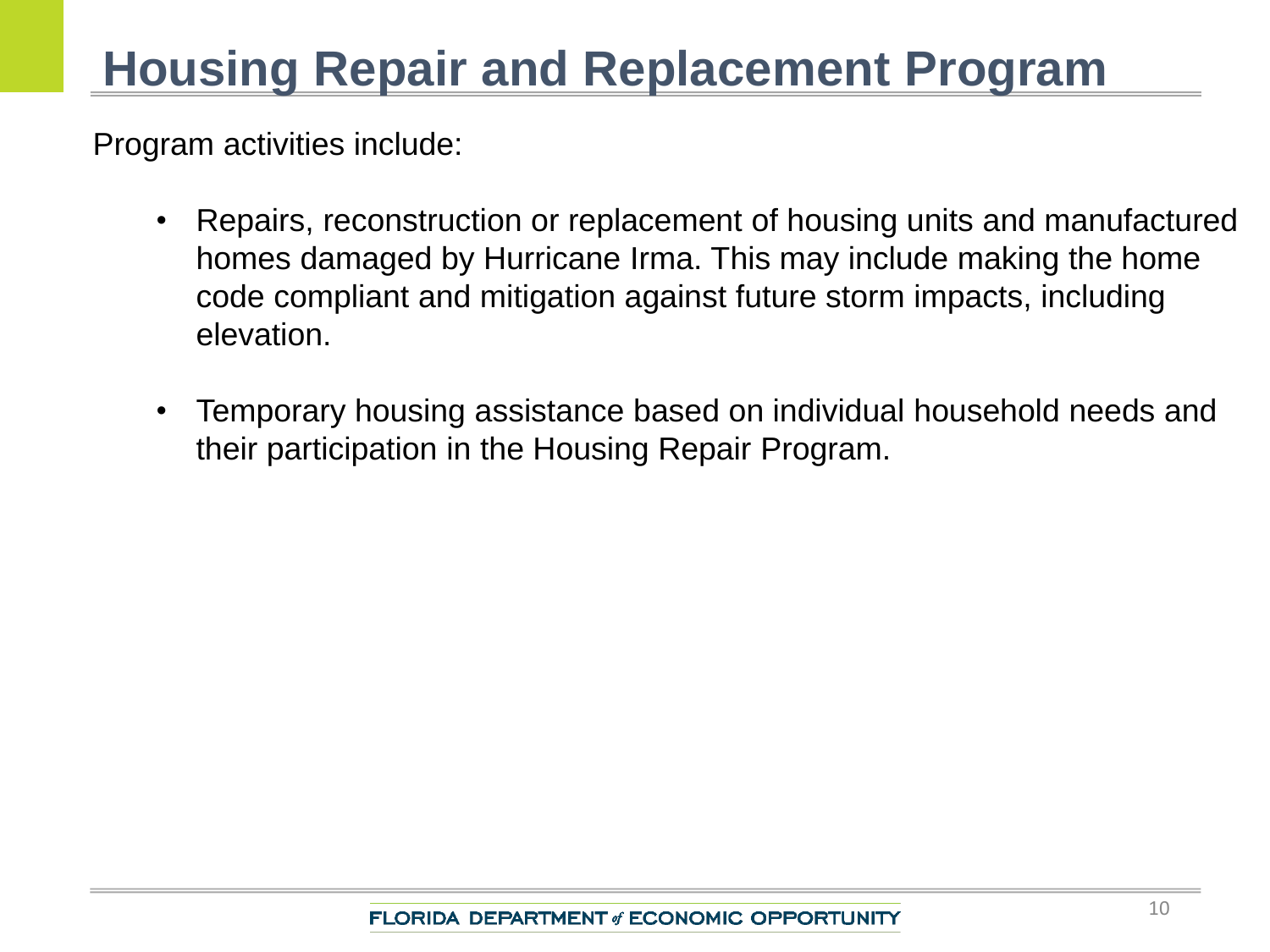Program activities include:

- Leveraging other Sources of Financing: DEO will partner with the Florida Housing Finance Corporation (FHFC) to leverage CDBG-DR funds with Low-Income Housing Tax Credits, with or without tax-exempt bond financing.
- Small Rental Developments:

DEO will partner with FHFC to utilize stand-alone CDBG-DR funds to provide zero-interest loans to create smaller multi-family developments.

• CDBG-DR funds will be provided as zero-interest, non-amortizing loans (including forgivable loans) to qualified developers to leverage other sources of funds and as stand-alone financing to support development.

**Continued**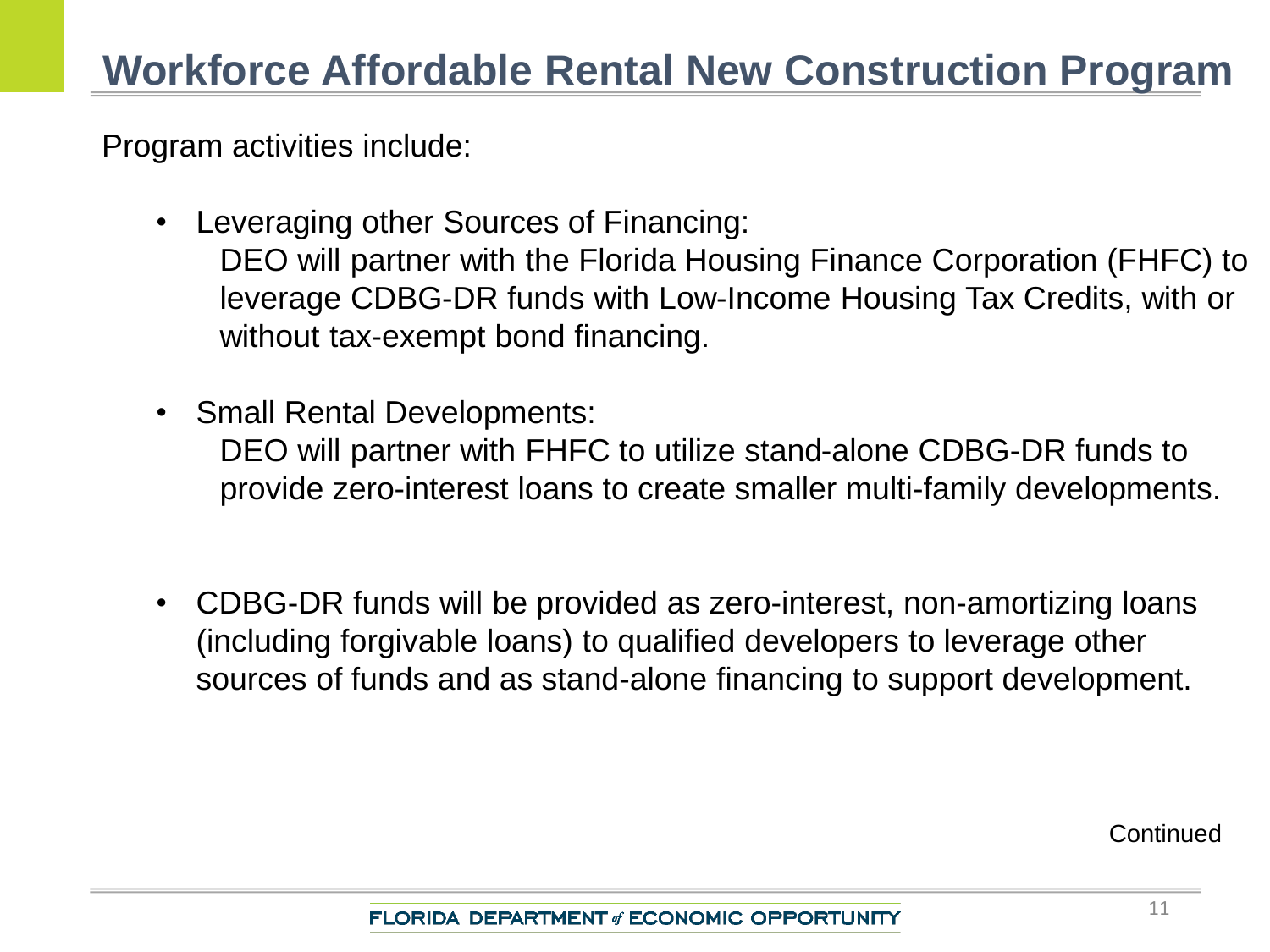**Continued** 

- Affordability periods for rental housing include:
	- Rehabilitation or reconstruction of multi-family rental projects with eight or more units will require a minimum affordability of 15 year, and
	- o New construction multi-family rental projects with five or more units will require a minimum affordability of 20 years
- CDBG-DR funds will be awarded to eligible applicants through a competitive application process.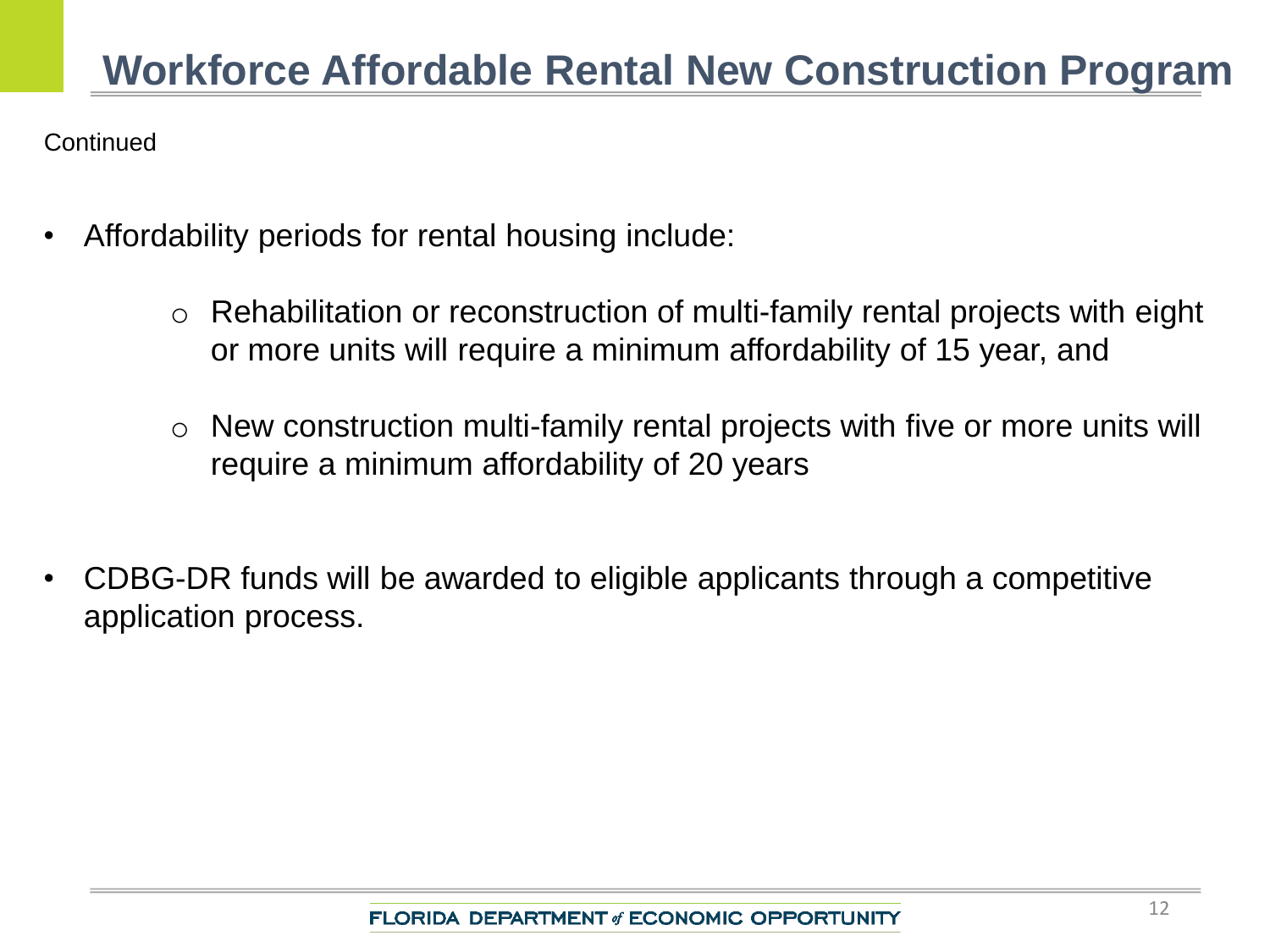- Funding to purchase land for the development of affordable housing.
- Land acquisition for areas where properties are difficult to develop.
- Funding for the purchase of land when there is a formal commitment to develop affordable housing.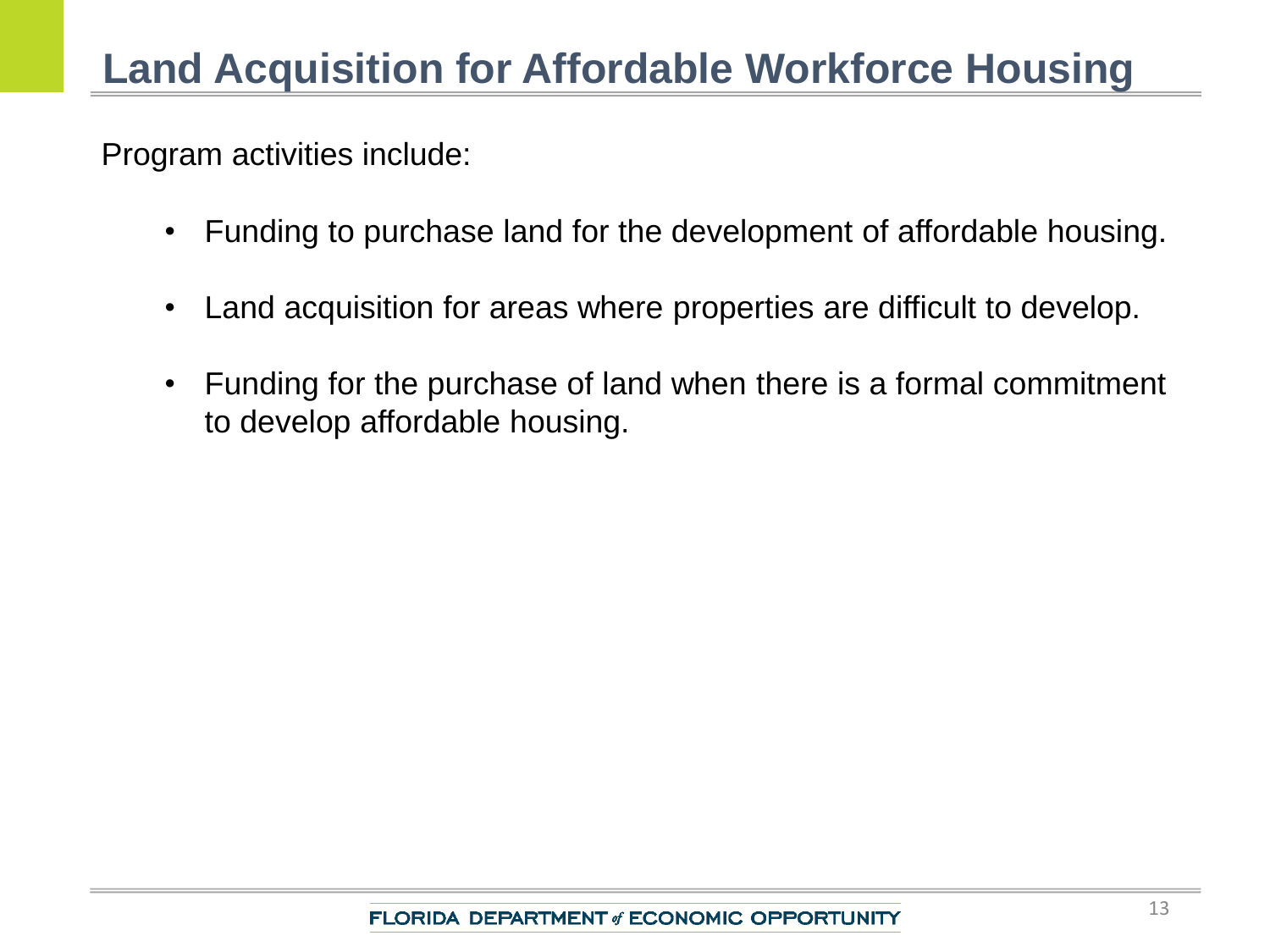## **Voluntary Home Buyout Program**

Counties that are interested in participating will have two potential funding options for pursuing home buyout:

- Leverage CDBG-DR funding as match for projects that are also eligible for the Hazard Mitigation Grant Program.
- Work directly with DEO on projects located in low- and moderateincome areas to buyout residential areas in support of permanent open space supporting green infrastructure or other floodplain management systems.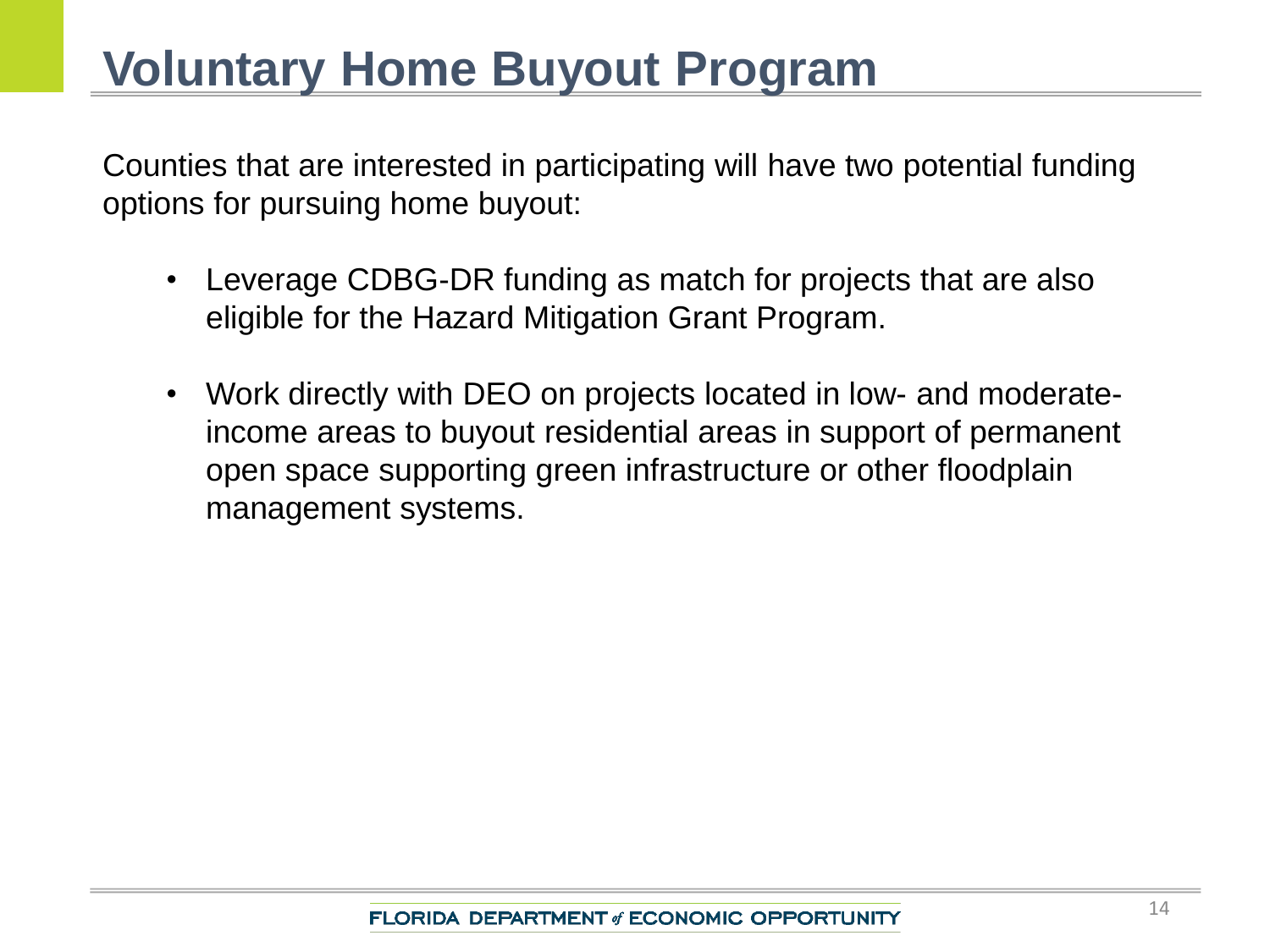## Economic **Revitalization** Programs:

- Workforce Recovery Training Program
- Business Recovery Grant Program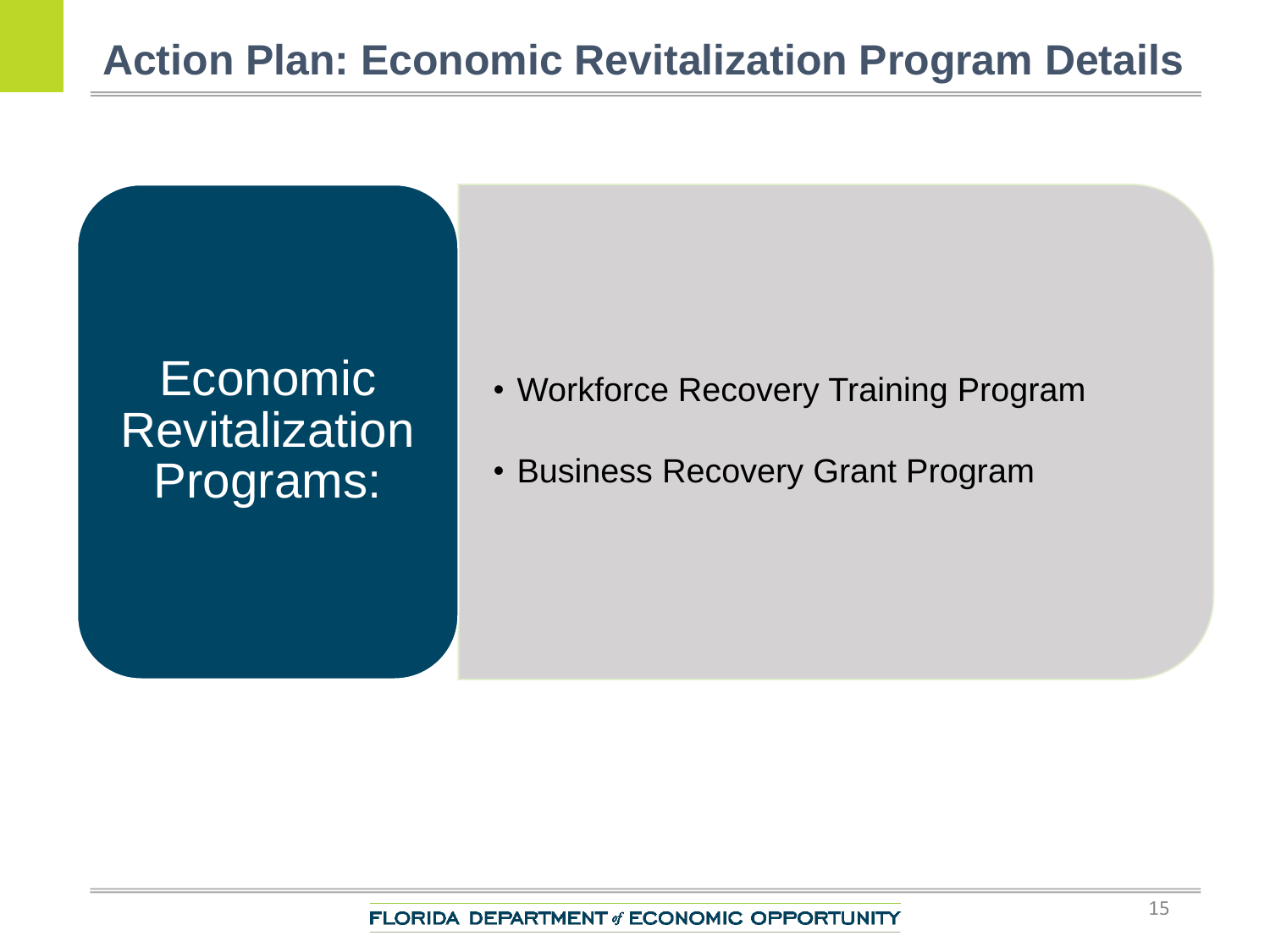# **Recovery Workforce Training Program**

- Growing the workforce needed to support long-term recovery jobs, primarily in the housing construction field.
- DEO will implement a workforce recovery training program that may include but may not be limited to the areas of:
	- Roofing
	- **Masonry**
	- Carpentry
	- Concrete finishers
	- Plumbing
	- HVAC (heating, ventilation and air conditioning)
	- Electricity
	- Heavy equipment operations
	- Customized training
	- On-the-Job Training (OJT)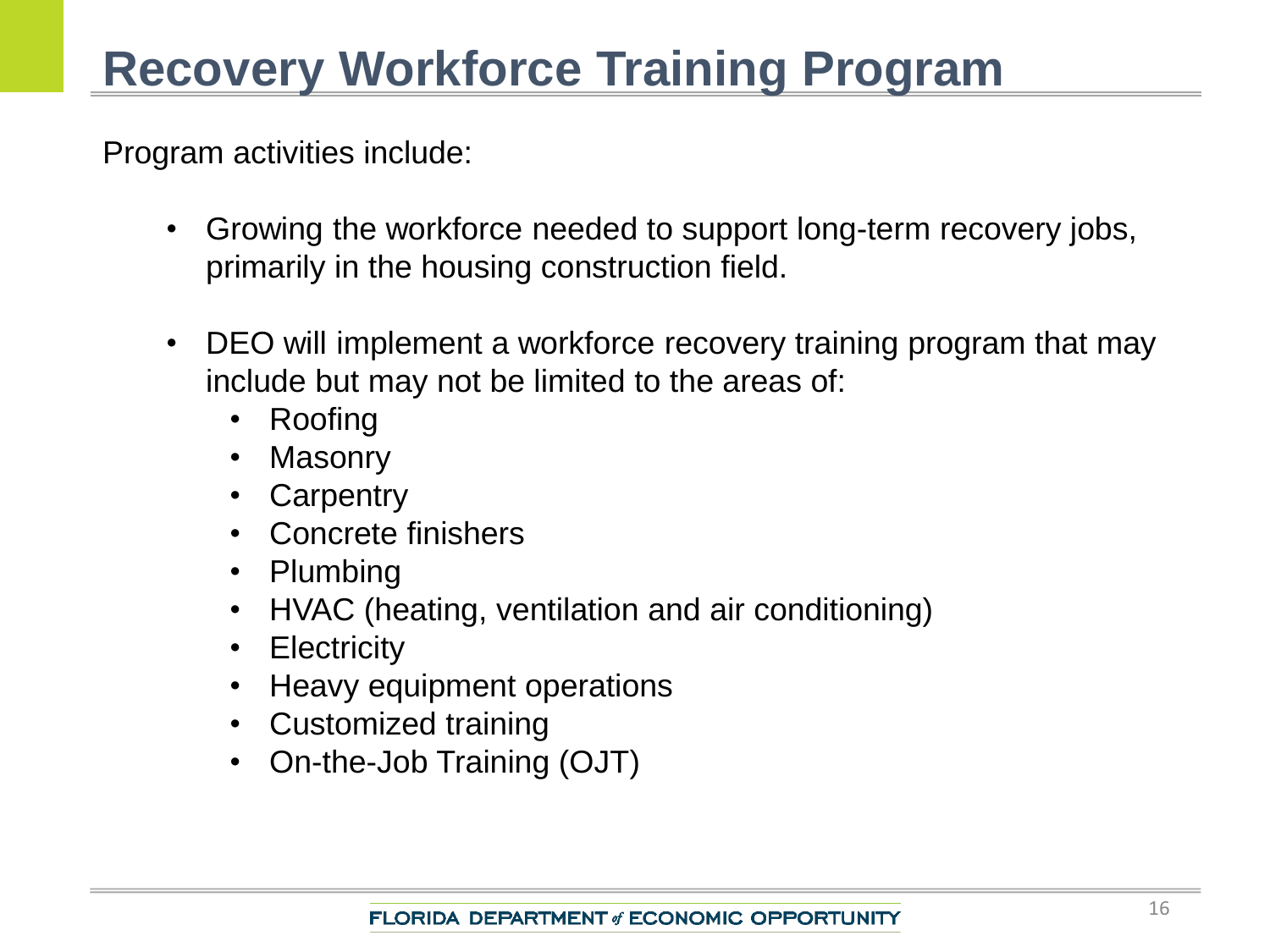- A grant program for eligible business owners who are seeking reimbursement for the cost of replacing equipment and inventory damaged by Hurricane Irma.
	- o Documentation of impacts from Hurricane Irma will be required.
	- o Repayment of Small Business Administration (SBA) loans is not allowed under federal guidance for this funding.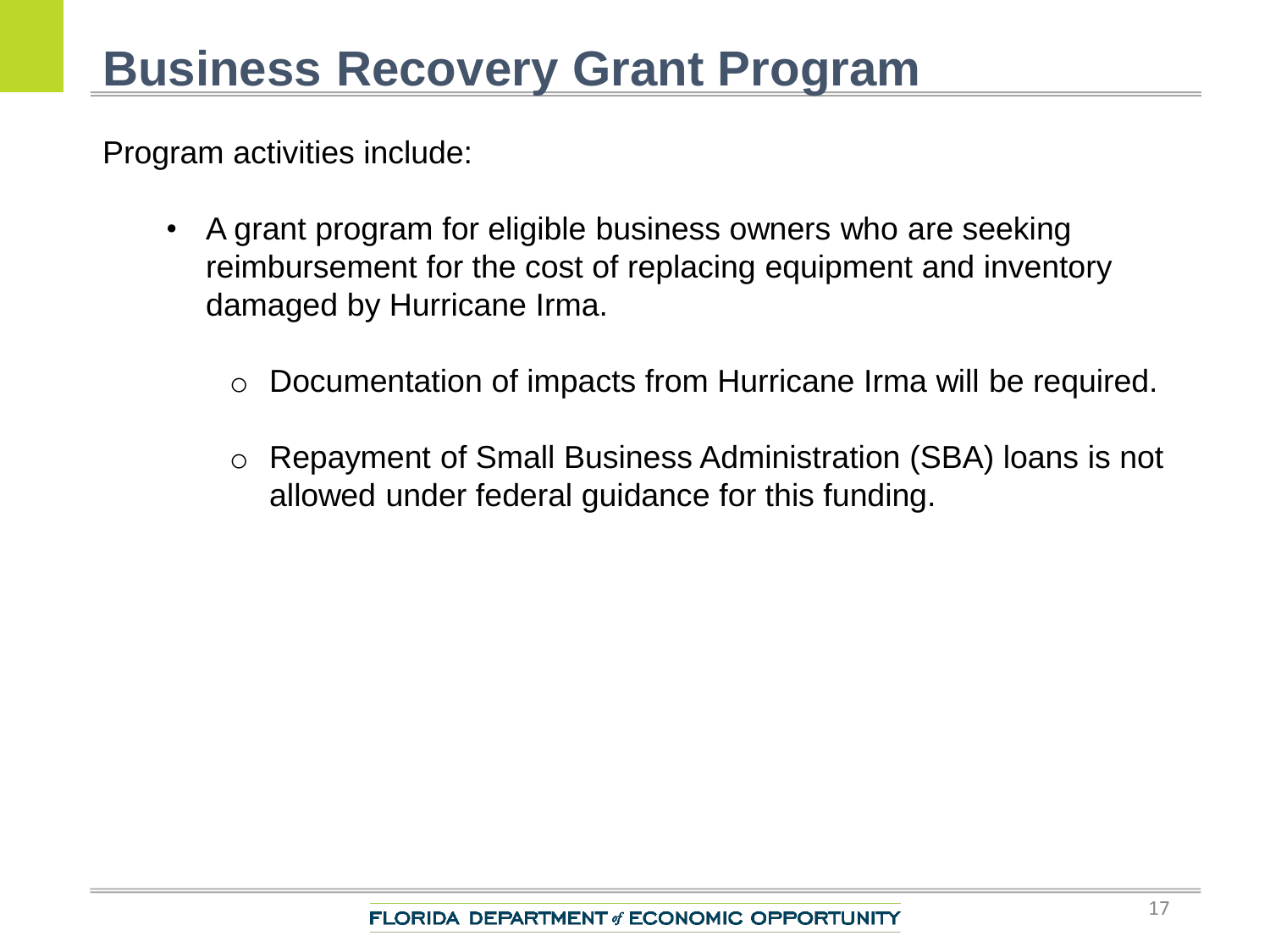

• Business Assistance to New Floridians from Puerto Rico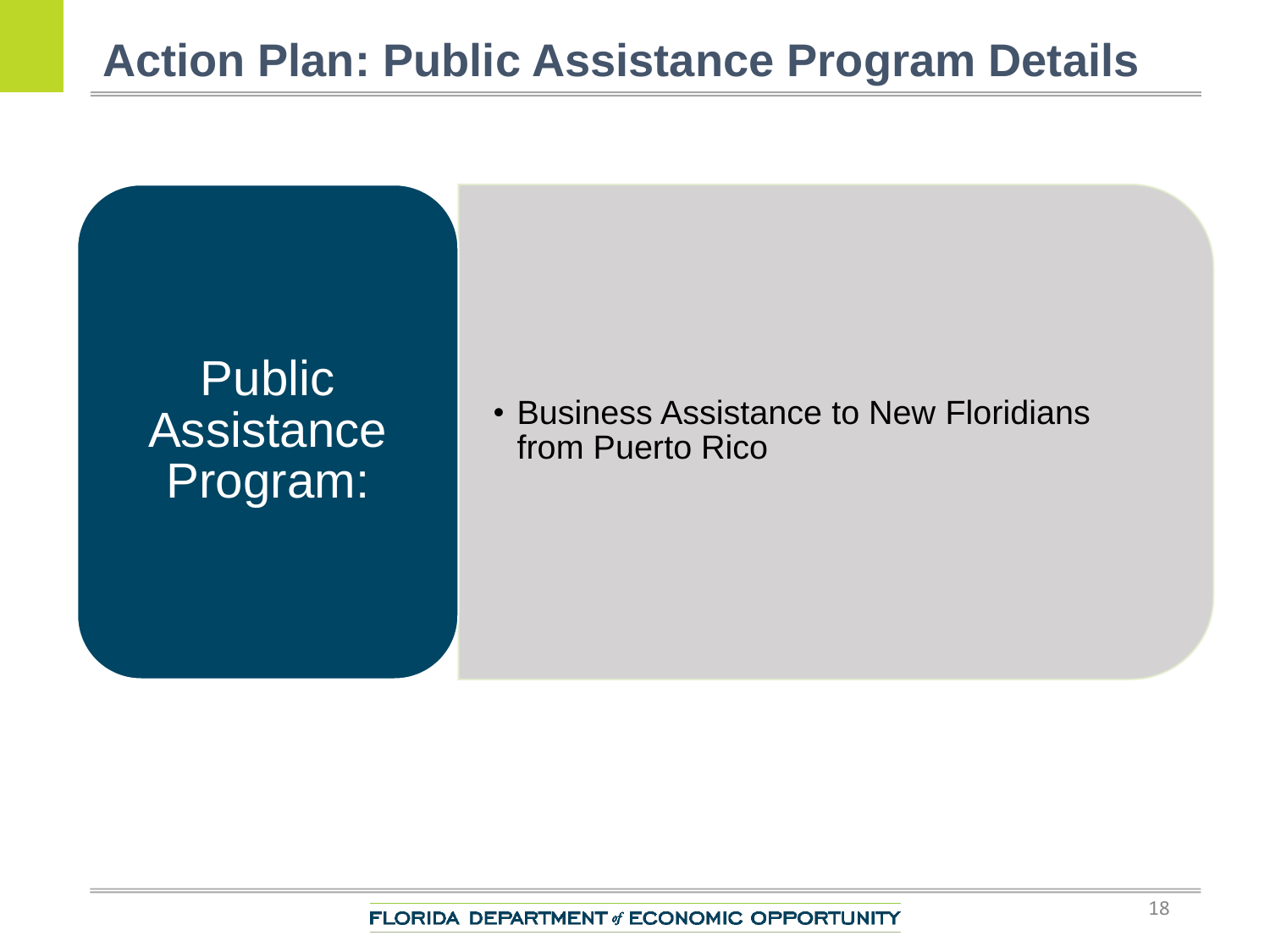## **Business Assistance to New Floridians from Puerto Rico**

Hurricane Maria left devastating impacts on the island communities of Puerto Rico, forcing many families to flee to other parts of the United States seeking shelter and new opportunities. DEO will implement a public assistance program for new businesses and entrepreneurs who have migrated from Puerto Rico.

- Business plan guidance
- Information about specific regional markets
- Accounting and legal assistance
- Licensing and permitting guidance
- Seminars and other forms of assistance.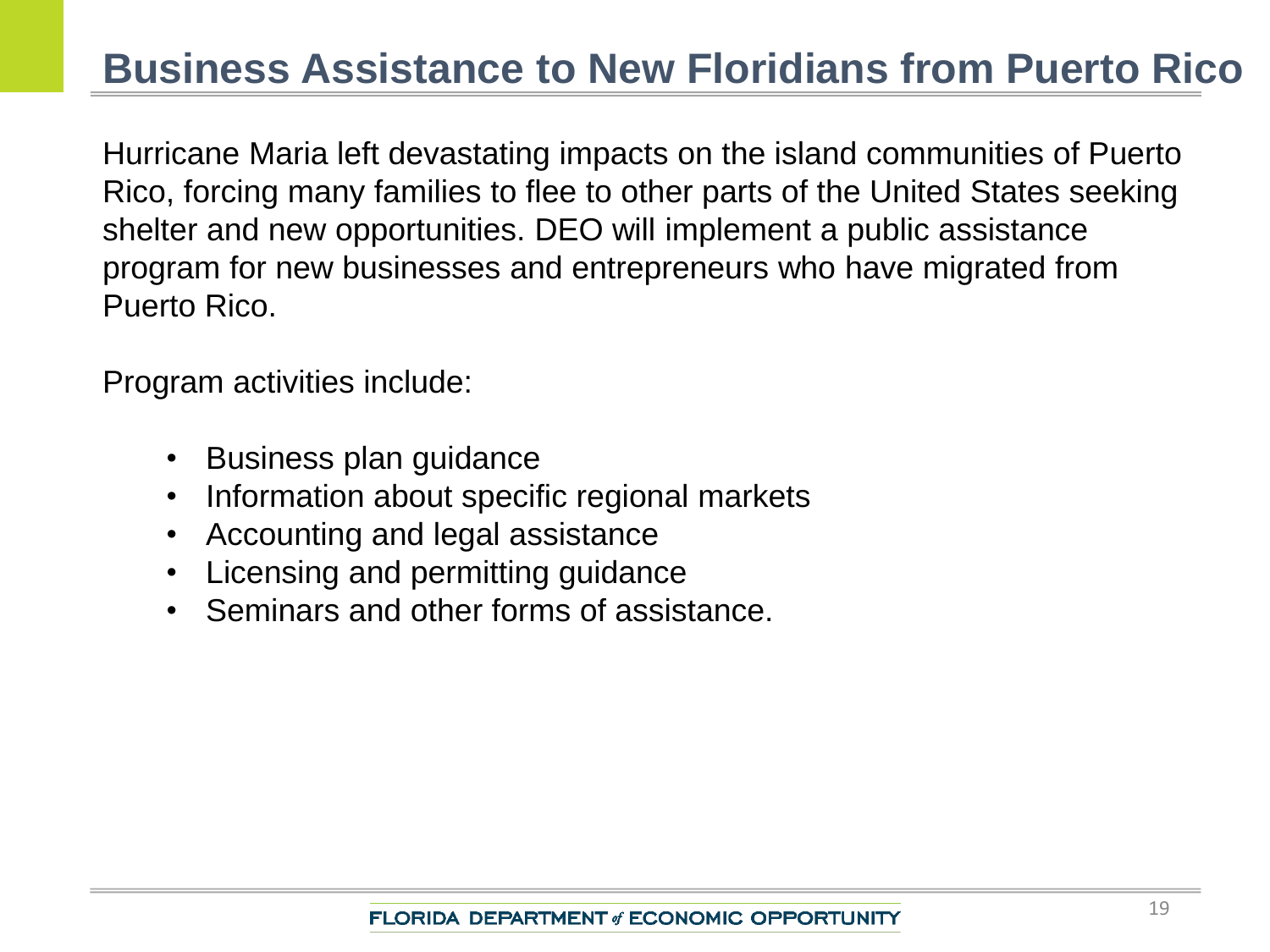### **September 2018:**

• DEO will host meetings, webinars and surveys to solicit feedback on unmet needs and establish priorities for redevelopment in the most impacted and distressed communities impacted by Hurricane Irma.

#### **October 2018:**

- DEO will conduct an additional webinar on the unmet needs data assessment.
- DEO will publish the draft substantial amendment to the action plan on its website for a 30-day public comment period.

#### **November 2018:**

• DEO will finalize the substantial amendment to the action plan and submit to HUD by November 18, 2018. HUD has 45 days to approve or provide feedback